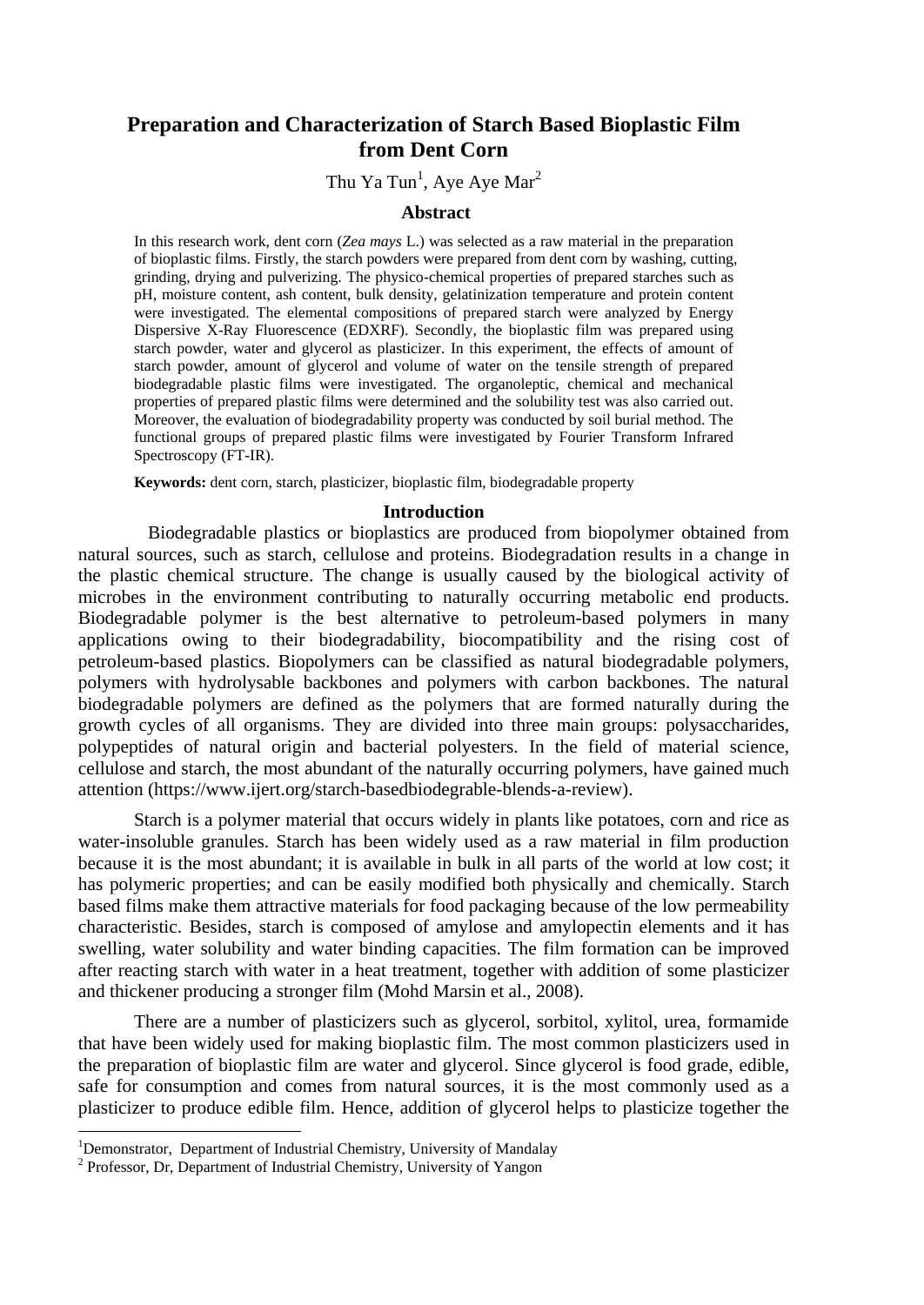starchy solutions to a film with plasticity effect. There are various types of film formation methods for production of bioplastic like solution casting method, melt mix method, electro spinning method, thermo pressing and casting, extrusion blown film method. The most widely used technique for the laboratorial production of starch based film is casting method (Mali et.al., 2002).

There are many advantages in the bioplastic films, whereas they do have some disadvantages as well. The major advantages of bio based plastics are low carbon footprint, low energy costs in manufacturing and reduction in litter with improved compostability. Many studies have been applied to produce starch based polymer for conserving the petrochemical resources and reducing environmental impact. However, starch based bioplastic film have some drawbacks including poor mechanical properties and long term stability caused by water absorption and retrogradation. To overcome these limitations, plasticizer such as glycerol has been added to improve shelf-life and elasticity of the product (Nurul Aina, et al., 2016).

In this research, starch is prepared from dent corn and edible film is made from prepared starch. Bioplastic film is easy to breakdown and does not take up large space in landfills. The aims of this research are

- to be applied in food packaging industry
- to reduce the carbon footprint of traditional resins because it can replace petroleum based plastics with natural polymers
- to reduce solid wastes and improve compostability from using bioplastics.

## **Materials and Methods**

### **Materials**

 In this research, dent corn was selected as valuable raw material in the preparation of bioplastic film. They were collected from Shan Lay Kyune Village, Amarapura Township, Mandalay Region. The required chemicals such as glycerol (Analar grade) and distilled water were purchased from Able Hospital Equipment & General Trading, at the Corner of  $76<sup>th</sup>$  street and 29th street, Chanayetharzan Township, Mandalay Region.

### **Methods**

### **Preliminary Preparation**

Dent corn husks were firstly removed and washed with water to remove some trash. After that, dent corn grains were gathered from the cob by hand.

### **Extraction of Starch from Dent Corn**

Dent corn grain 100 g was thoroughly washed to remove foreign materials. Then, the grains were steeped in 500 ml of water for 24 hours and washed with water for three times. The grains were ground using a blender and the mixture was filtered through cotton cloth and then the filtrate was allowed to settle for 15 minutes at room temperature. After that, the supernatant was decanted and the precipitate was collected as wet starch. It was dried in an oven at 50ºC for 5 hrs. The dry starch lump was gently crushed into powders using motor and pestle and screened with 100 mesh size sieve. The starch powders were stored in an airtight plastic bag to prevent moisture and contamination for further analysis.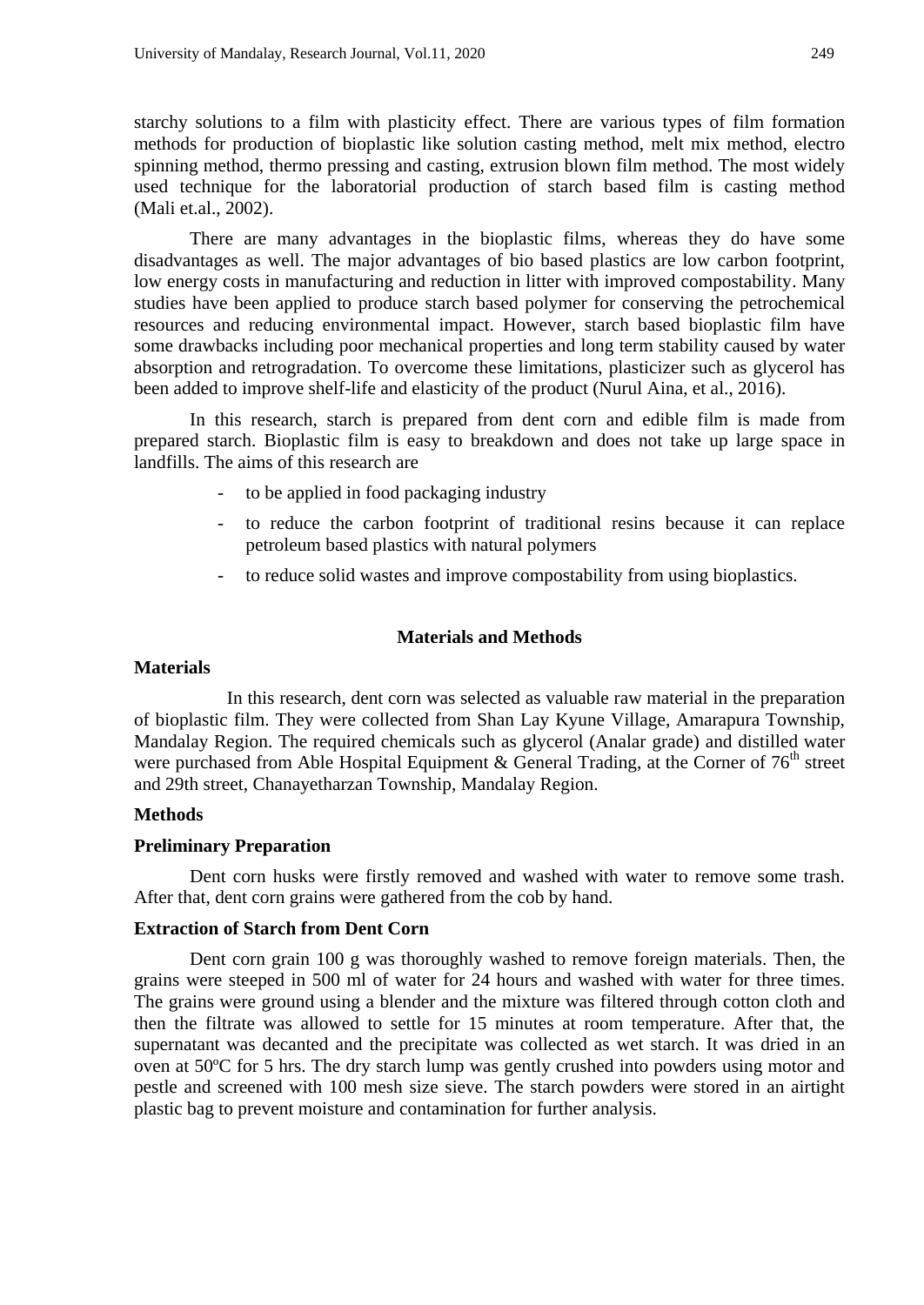## **Physico-chemical Characteristics of Dent Corn Starch**

The physico-chemical characteristics of prepared starch such as pH, moisture content, ash content, bulk density, gelatinization temperature and protein content were determined. The elemental compositions of prepared starch were also analyzed by Energy Dispersive X-Ray Fluorescence (EDXRF).

### **Preparation of Bioplastic Film from Dent Corn Starch**

Bioplastic film was prepared with starch powder, glycerol as plasticizer and distilled water. 1g of starch powder, 0.5g of glycerol and 20 mL of distilled water were added into the beaker and heated with constantly stirring using magnetic stirrer until the mixture to gelatinize at approximately 70ºC. The resultant starch paste was poured and spread onto a large steel plate and then dried in hot air oven at 50ºC for 90 minutes to obtain the film. The dried film was manually peeled off and stored in airtight container at room temperature.

## **Effect of Ingredients on the Tensile Strength of Prepared Bioplastic Film**

Effect of Amount of Glycerol

To determine the most suitable amount of glycerol used as plasticizer, the amount were varied in the range of (0.25g to 0.75g), while the other variables were fixed using the same method mentioned above. The effect of amount of glycerol on the tensile strength of prepared plastic film was determined.

### **Effect of Amount of Starch Powder**

The effect of amount of starch powder on the tensile strength of prepared plastic film was investigated as the same procedure mentioned above except variable of amount of starch in the range of (1g to 2.5g).

## **Effect of Volume of Water**

The effect of volume of water on the tensile strength of prepared plastic film was carried out as the same procedure mentioned above except variable of volume of water in the range of (10mL to 30mL).

## **Properties and Characteristics of Prepared Bioplastic Film**

## **Chemical Properties of Bioplastic Film**

### **Water Absorption Resistant**

The prepared bioplastic film were soaked in water at room temperature for 60min and dried with cotton pieces and weighed. The percentage of water absorption can be calculated as follow and the results are shown in Table (5).

Water Absorption (%) = 
$$
\frac{\text{Wet weight} - \text{Dry Weight}}{\text{Dry Weight}} \times 100
$$

## **Acid Absorption Resistant**

Acid resistant properties of bioplastic film were carried out by soaking a definite amount of prepared bioplastic film in 1N hydrochloric acid solution. Weights of the bioplastic film were determined at regular time interval of 1 hour. The percentage of acid absorption can be calculated as follows and the results are shown in Table (5).

Acid Absorption (%) =  $\frac{\text{Wet weight} - \text{Dry Weight}}{\text{Dry Weight}} \times 100$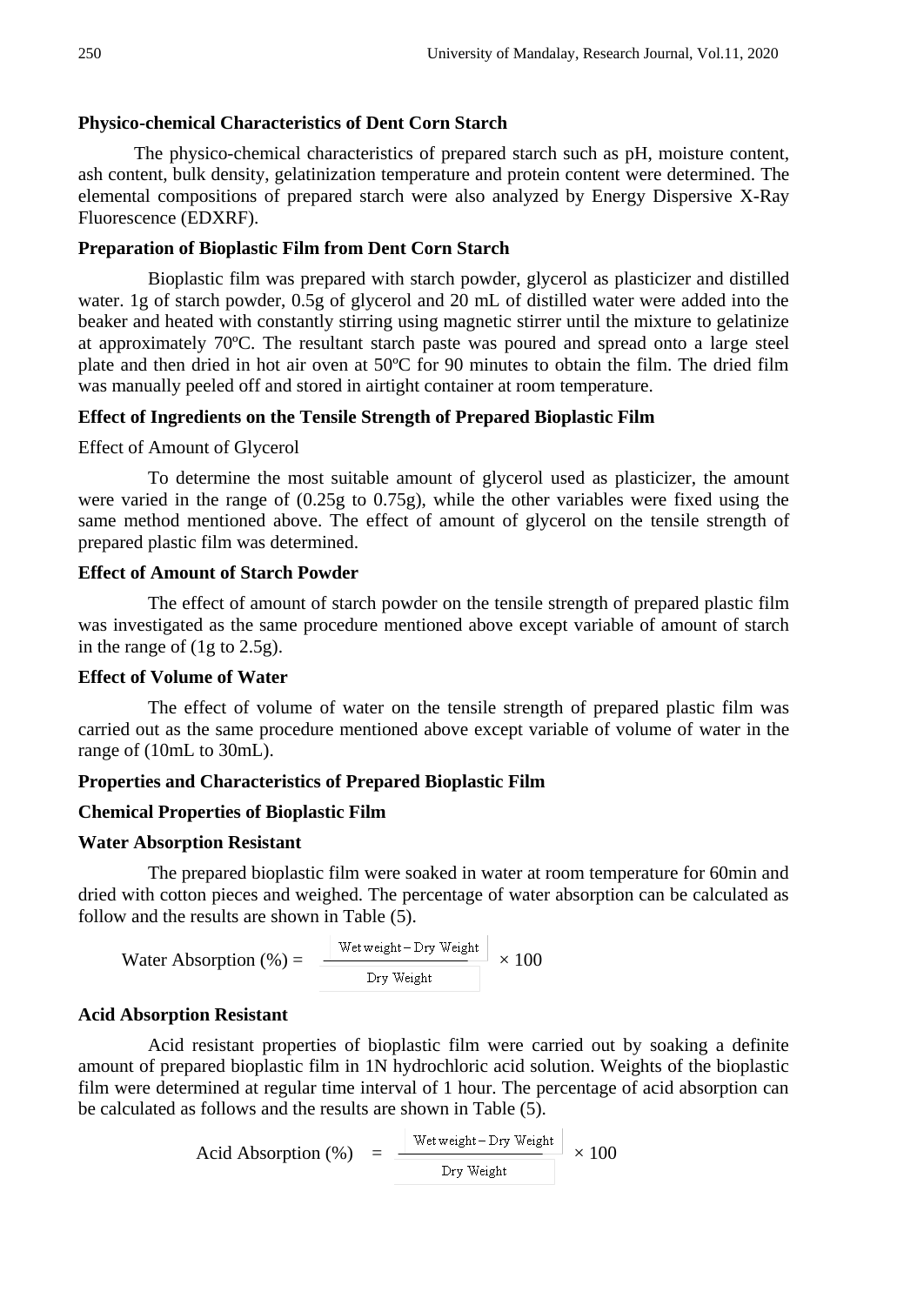#### **Base Absorption Resistant**

Base resistant properties of bioplastic film were carried out by soaking a definite amount of prepared bioplastic film in 1N sodium hydroxide solution. Weights of the sample were determined at regular time interval of 1 hour. The percentage of acid absorption can be calculated as follow and the results are shown in Table (5).

**Base Absorption** (%) = 
$$
\frac{\text{Wet weight} - \text{Dry Weight}}{\text{Dry Weight}} \times 100
$$

### **Moisture Absorption Resistant**

The prepared bioplastic film were dried in a desiccator until their weight became constant  $(W_1)$ . These films were then placed in normal atmosphere for 24 hr. After that, the films were weighed  $(W_2)$  again. The percentage of moisture absorption can be calculated as follows and the results are indicated in Table (5).

$$
Moisture Absorption (\%) = \frac{(W2-W1)}{W1} \times 100
$$

### **Solubility Test for Bioplastic Film**

In this study, the solvents used were acetone, chloroform, diethyl ether, ethanol and methanol. The prepared bioplastic film was cut into small pieces and 0.3g of them was put into test tubes containing 3ml of each solvent. After an hour, the solubility of the films both at (28-  $30^{\circ}$ C) and at (60 $^{\circ}$ C) was observed. The respective results are shown in Table (6).

#### **Mechanical Properties of Bioplastic Film**

The film thickness**,** tensile strength and elongation at break of the prepared bioplastic films were determined with Tensile Testing Machine at Rubber Research and Development Centre, Ministry of Agriculture, Livestock and Irrigation, Yangon. The results are shown in Table (7).

### **Biodegradability Property of Bioplastic Film**

Biodegradability test was done by using the soil burial method (R.Naryan, *et.al*., 1999) with a little modification. The prepared bioplastic film was cut into pieces of 3 inches length and 3 inches width and weighed  $(W_1)$ . The weighed film was then buried inside the soil at a depth of 3 inches for one week under the room temperature. After that, the film was then again weighed  $(W_2)$ . The starch content consumed by soil microorganisms will fracture the polymer chain thus cause the biodegradation. The percent weight loss of film can be calculated as follows and the results are recorded in Table (8).

Percent Weight Loss, %W = 
$$
\frac{(W1 - W2)}{W1} \times 100
$$

### **Organoleptic Properties of Bioplastic Film**

A nine-point hedonic scale with ratings ranging from 1-9 was used in the study. In the hedonic scale,  $9 =$  the highest score (like extremely),  $8 =$  (like very much),  $7 =$  (like moderately),  $6 =$  (like slightly),  $5 =$  (neither like nor dislike),  $4 =$  (dislike slightly),  $3 =$  (dislike moderately),  $2 = (diski)$  every much) and  $1 = the lowest score (diski)$  extremely).

The organoleptic properties namely colour, odour, texture, transparency and extensibility were determined on the basis of 9 point Hedonic scale by a panel of 10 semitrained judges. The overall acceptability of the product was taken as the average score of all these organoleptic properties. Sample of each of prepared bioplastic film was picked and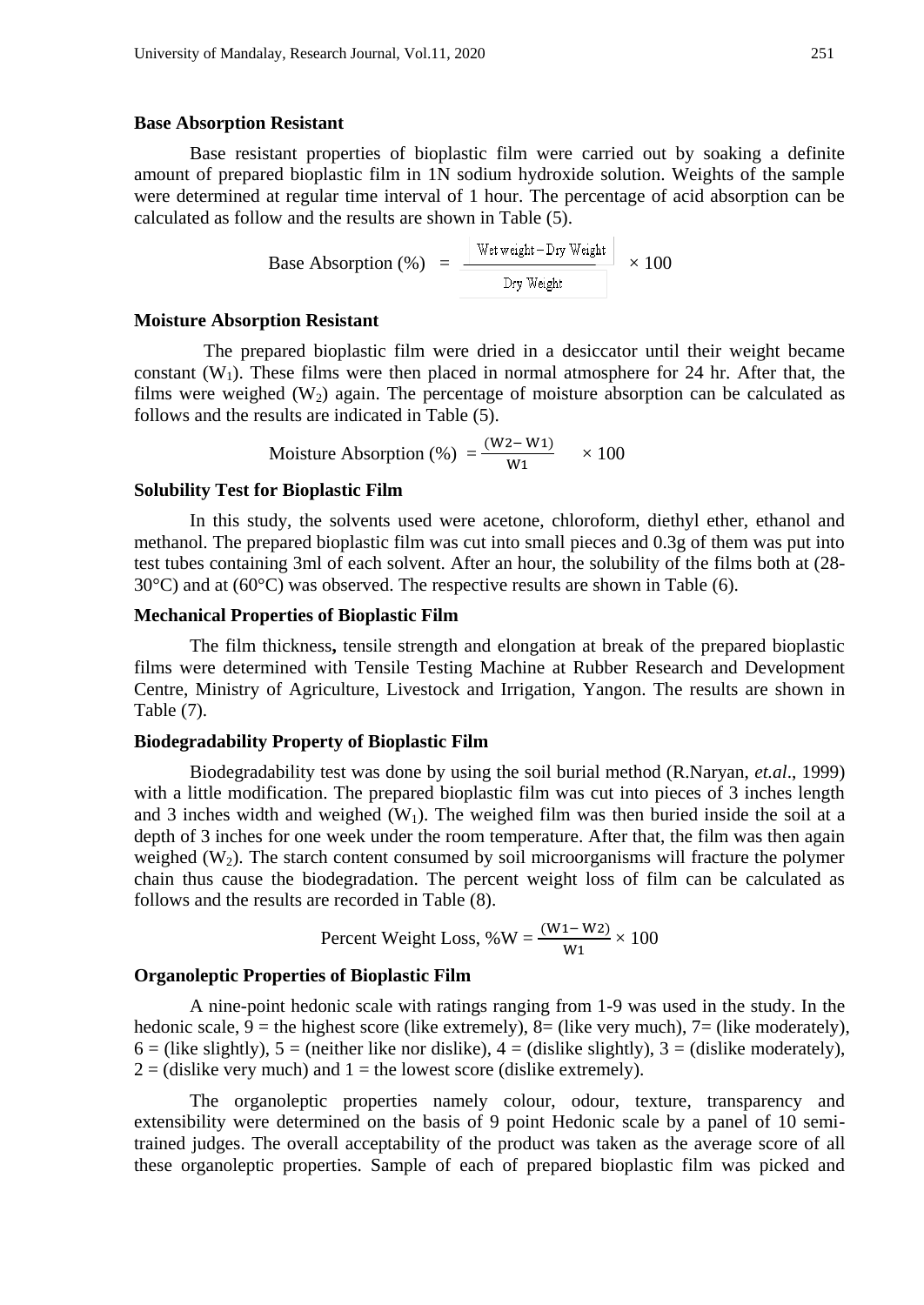the sample was coded with symbols. Then the samples were presented in random manner and the tasted test was carried out and the results are presented in Table (9).

### **Characterization of Functional Groups of Bioplastic Film**

The prepared films were analyzed by using a Fourier Transform Infrared Spectroscopy (FT-IR). The FT-IR spectra of prepared films are shown in Figure (5). The respective functional groups are shown in Table (10).

#### **Results and Discussion**

The physico-chemical characteristics of dent corn starch are shown in Table (1). According to the results, although the pH value, moisture content and gelatinization temperature of dent corn starch were lower than that of the literature values, other characteristics such as ash content, protein content and yield percent were in the range of literature values. All these compositions could be depended on cultivar, region and climatic conditions. The elemental compositions of prepared starch were analyzed by EDXRF method as shown in Figure (3). From these results, harmful elements such as arsenic, cadmium, mercury and lead did not contain in prepared starch samples. It can be clearly seen that starch was actually a natural organic polymer and environmentally friendly material. Therefore, it can be used in the preparation of edible film.

The effects of amount of glycerol, amount of starch powder and volume of water on the tensile strength of prepared bioplastic film are shown in Table (2), Table (3) and Table (4). In these results, it was found that 0.5g of glycerol, 1g of starch powder and 20 mL of water were the most suitable conditions because they gave more tensile strength than other amounts and volume.

The chemical properties of prepared bioplastic film are shown in Table (5). From the results of analysis, prepared bioplastic film using dent corn starch was observed to be reasonable absorption resistant to water and moisture. In the acid medium, the absorption capacity of prepared bioplastic film was also acceptable but it was completely soluble in the base medium. The solubility test for prepared bioplastic films in different solvents are described in Table (6). When the solubility of prepared bioplastic films in different solvents like chloroform, acetone, ethanol and methanol and benzene were investigated both at room temperature (28ºC-30ºC) and at 60ºC, all the bioplastic films were found to be insoluble at (28ºC-30ºC) but the films turned to be brittle in chloroform and be swollen in ethanol at 60ºC.

From the results of the mechanical properties of prepared bioplastic film, it had good tensile strength and elongation at break that is suitable for food packaging as shown in Table (7). According to the results of the biodegradable property of prepared bioplastic film shown in Table (8), it can be seen that prepared bioplastic film was completely biodegrade after 30 days of exposure to soil. The organoleptic properties of prepared bioplastic film are shown in Table (9). It can be clearly seen that bioplastic film using potato starch had pale yellow colour, no odour, good smooth and translucent but it was opaque and slightly stretchable.

The FT-IR spectrum curve of prepared bioplastic film was shown in Figure (5) and the observed functional groups are tabulated in Table (10). The frequency at 3287.62 cm-1 was represented the presence of alcohol and phenol group which has –OH stretching vibration. The band at 2969.80 cm-1 was indicated the alkynes group which has C-H stretching vibration. The existence of C=O stretching vibration of carbonyl groups showed up the peak at 1738.15 cm-1. The frequency at 1365.17 cm-1 was corresponded to the presence of C-O-C stretching vibration of the aldehyde group. The band at 1021.27 cm-1 was also represented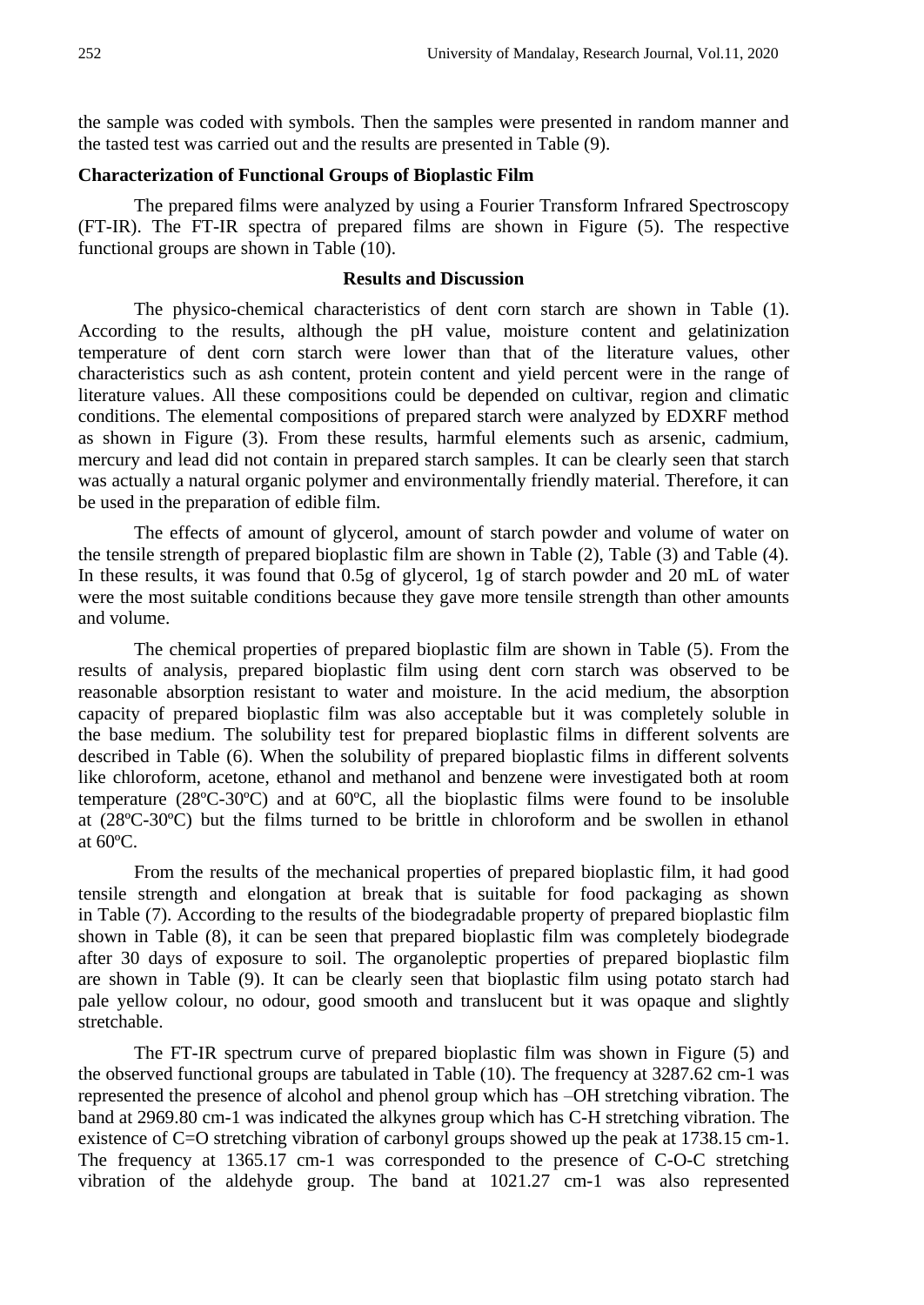the characteristics of C-O stretching vibration of alcohol and phenol group because FT-IR spectra exhibited that the intermolecular interaction in bioplastic occurred through C-O-H, O-H, C-H, C=O, C-O groups, it can be proved that this bioplastic was completely biodegradable.

Table (1) Physico-chemical Characteristics of Dent Corn Starch

| Sr.No                   | Characteristics                            | Dent Corn Starch | Literature Value* |
|-------------------------|--------------------------------------------|------------------|-------------------|
|                         | pH                                         | 7.02             | 7.14              |
| $\mathcal{D}$           | Moisture content $(\%w/w)$                 | 6.5              | 8.5               |
| $\mathcal{R}$           | Ash content $(\% w/w)$                     | 0.2              | $0.1 - 0.3$       |
|                         | Bulk density $(g/ml)$                      | 0.47             |                   |
| $\overline{\mathbf{5}}$ | Gelatinization temperature $({}^{\circ}C)$ | 61.2             | 66.3              |
| 6                       | Protein content (%)                        | 2.0              | $1.1 - 2.0$       |
|                         | Yield percent $(\% w/w)$                   | 64               | 50-70             |

\*(Juan Carlos. et.al, 2019)





Figure (1) Dent Corn Figure (2) Dent Corn Starch

| Sample Information                    |                |                       |        |                 |                |           |           |                    |
|---------------------------------------|----------------|-----------------------|--------|-----------------|----------------|-----------|-----------|--------------------|
| Sample Name Dent Corn Starch          |                |                       |        |                 |                |           |           |                    |
| Meas, Date                            |                | 2020/01/03 11:30:32   |        |                 |                |           |           |                    |
| Comment                               | Mylar          |                       |        |                 |                |           |           |                    |
| Group                                 | CH balance vac |                       |        |                 |                |           |           |                    |
| Operator                              | Chem.Mya       |                       |        |                 |                |           |           |                    |
|                                       |                |                       |        |                 |                |           |           |                    |
| <b>Measurement Condition</b>          |                |                       |        |                 | Collimator     | 10mm      | Atmos.    | Vac.               |
| Channel                               | kV             | $\mathbf{A}$          | Filter | Acq.            | Analysis       | Time      | DT%       |                    |
| $Na-U$                                |                | 50 44-Auto            | ----   | $0 - 40$        | $0.00 - 40.00$ | Live- 100 | 30        |                    |
|                                       |                |                       |        |                 |                |           |           |                    |
| <b>Quantitative Result</b><br>Analyte | Result         |                       |        | Std.Dev.        | Calc Proc      | Line      | Intensity |                    |
| Si                                    | 0.137          | $\frac{1}{2}$         |        | [0.007]         | Quan-FP        | SiKa      | 1.4314    |                    |
| $\mathsf{P}$                          | 0.130          | $\frac{\circ}{\circ}$ |        | [0.003]         | Quan-FP        | P Ka      | 3.5935    |                    |
| S                                     | 0.091          | $\frac{6}{6}$         |        | [0.001]         | Quan-FP        | S Ka      | 6.4185    |                    |
| $\kappa$                              | 0.042          | $\frac{6}{6}$         |        | [0.001]         | Quan-FP        | K Ka      | 4.2096    |                    |
| Fe                                    | 0.002          | $\frac{1}{6}$         |        | [0.000]         | Quan-FP        | FeKa      | 3.1105    |                    |
| Cu                                    | 0.001          | $\frac{1}{6}$         |        | [0.000]         | Quan-FP        | CuKa      | 4.4053    |                    |
| Zn                                    | 0.001          | $\frac{0}{\alpha}$    |        |                 | Quan-FP        | ZnKa      | 4.2794    |                    |
| C H                                   |                | $\frac{1}{2}$         |        | [0.000]         | <b>Balance</b> | --------  |           |                    |
|                                       | 99.596         |                       |        | $[- - - - - -]$ |                |           | -------   |                    |
| Profile                               |                |                       |        |                 |                |           |           |                    |
| [cps/uA]                              | Na-U           |                       |        |                 |                |           |           |                    |
|                                       |                |                       |        |                 |                |           |           |                    |
|                                       |                |                       |        | RhKaC           |                |           |           |                    |
|                                       |                |                       |        |                 |                |           |           |                    |
| 6                                     | RhLa           |                       |        |                 |                |           |           |                    |
|                                       |                |                       |        |                 |                |           |           |                    |
|                                       |                |                       |        |                 |                |           |           |                    |
|                                       |                |                       |        |                 |                | ெ         |           |                    |
| $\overline{4}$                        |                |                       |        |                 |                |           |           |                    |
|                                       |                |                       |        |                 |                |           |           |                    |
|                                       |                |                       |        |                 |                |           |           |                    |
|                                       |                |                       |        | RM <sub>a</sub> |                |           |           |                    |
|                                       | 353c           |                       |        |                 |                |           |           |                    |
| $\overline{2}$                        |                | FeKa                  |        |                 |                |           |           |                    |
|                                       |                |                       |        |                 |                |           |           |                    |
|                                       |                |                       |        |                 | 鬐              |           |           |                    |
|                                       |                |                       |        |                 |                |           |           |                    |
| $\circ$                               |                |                       |        |                 |                |           |           |                    |
| $\Omega$                              |                | 10                    |        | 20              |                | 30        |           | 40 <sub>ke</sub> v |
|                                       |                |                       |        |                 |                |           |           |                    |

Figure (3) EDXRF Spectrum of Prepared Dent Corn Starch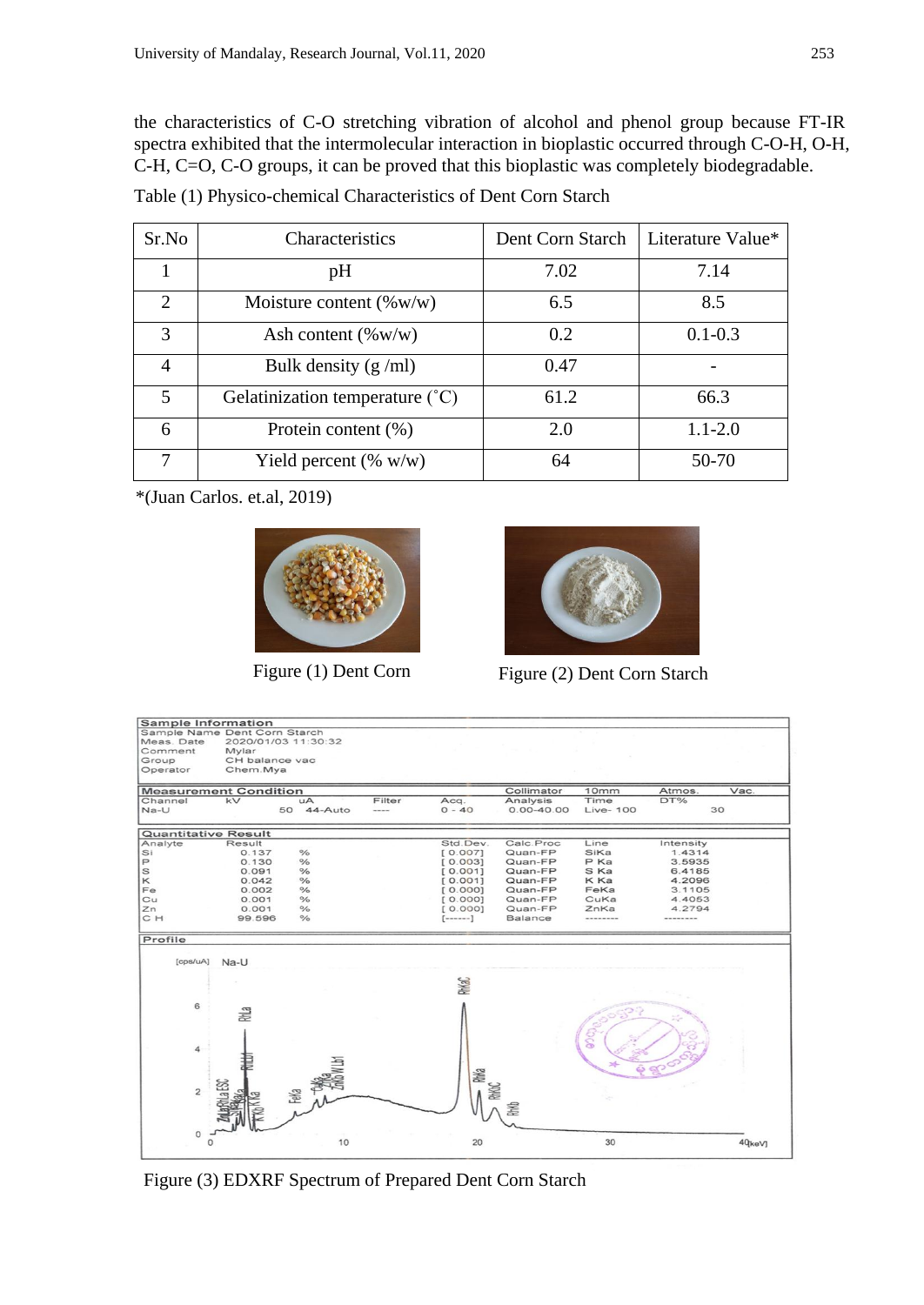| Amount of Starch = $1 g$ |                    | Volume of Water = $20$ mL |
|--------------------------|--------------------|---------------------------|
| Sample                   | Amount of Glycerol | <b>Tensile Strength</b>   |
| No.                      | (g)                | (MPa)                     |
|                          | 0.25               | 1.9                       |
|                          | $0.5*$             | 2.2                       |
|                          | 0.75               |                           |

Table (2) Effect of Amount of Glycerol on the Tensile Strength of Bioplastic Film

**\***the most suitable condition

Table (3) Effect of Amount of Starch Powder on the Tensile Strength of Bioplastic Film

|        | ຼ                       |                         |
|--------|-------------------------|-------------------------|
| Sample | <b>Amount of Starch</b> | <b>Tensile Strength</b> |
| No.    | (g)                     | (MPa)                   |
|        |                         | 2.2                     |
|        | 1.5                     | 2.4                     |
|        | $2*$                    | 2.6                     |
|        | 2.5                     | 2.3                     |

Amount of Glycerol =  $0.5 \text{ g}$  Volume of Water =  $20 \text{ mL}$ 

\*the most suitable condition

Table (4) Effect of Volume of Water on the Tensile Strength of Bioplastic Film

| Amount of Starch = $2 g$<br>Amount of Glycerol = $0.5$ g |                    |                  |  |  |
|----------------------------------------------------------|--------------------|------------------|--|--|
| Sample                                                   | Amount of Glycerol | Tensile Strength |  |  |
| No.                                                      | (g)                | (MPa)            |  |  |
|                                                          |                    | 1.8              |  |  |
|                                                          | $20*$              | 2.6              |  |  |
|                                                          | 30                 | 2.0              |  |  |

**\***the most suitable condition

Table (5) Chemical Properties of Prepared Bioplastic Film

| Sr.No          | Properties                               | Compositions |
|----------------|------------------------------------------|--------------|
| 1              | Water absorption resistant (% $w/v$ )    | 25           |
| $\overline{2}$ | Moisture absorption resistant (% $w/v$ ) | 30           |
|                | Acid absorption resistant (% $w/v$ )     | 20           |
|                | Base absorption resistant (% $w/v$ )     | soluble      |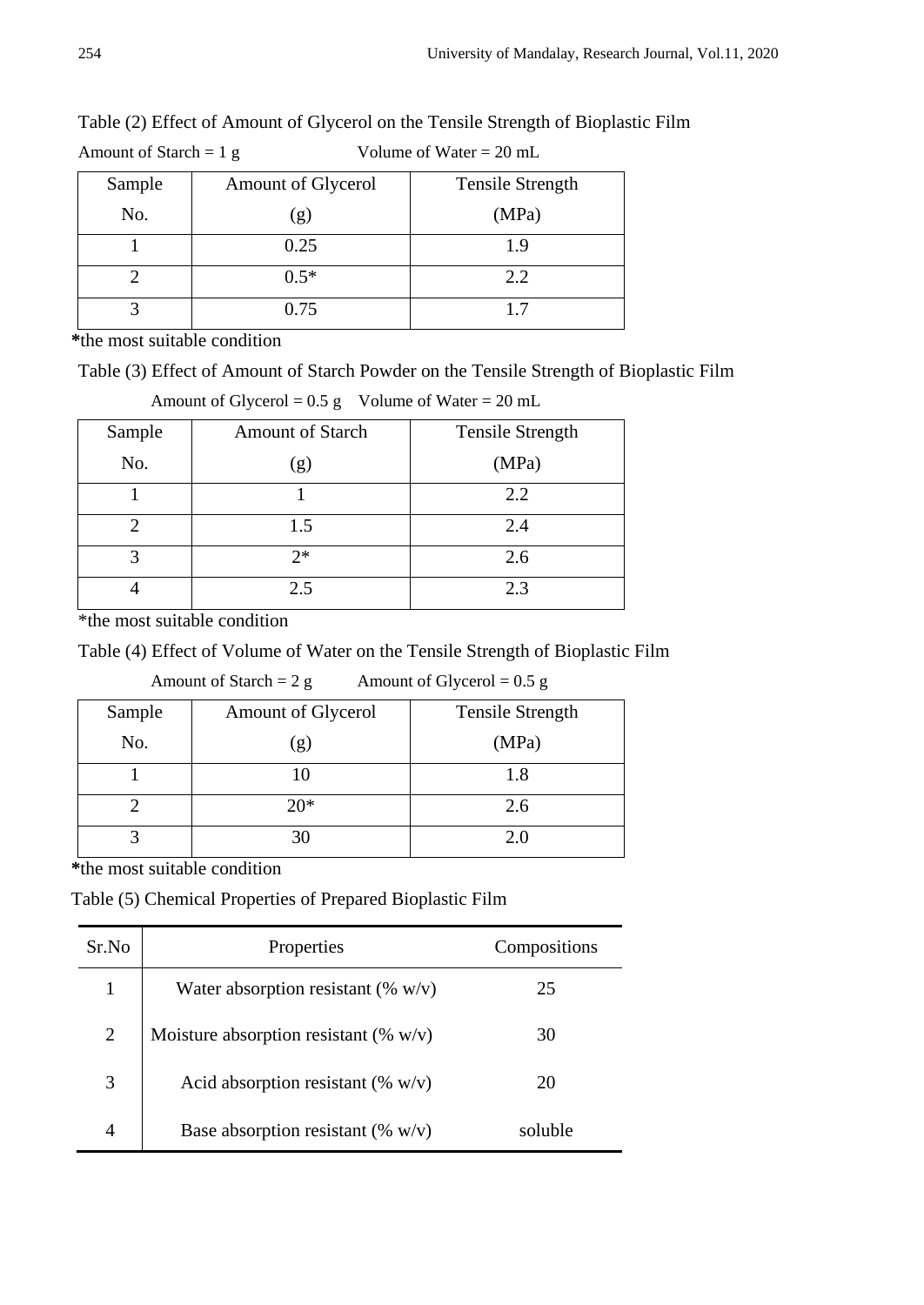| Sr.No.         | Solvents       | $(28-30^{\circ}C)$ | $(60^{\circ}C)$ |
|----------------|----------------|--------------------|-----------------|
|                | Chloroform     | Insoluble          | <b>Brittle</b>  |
| 2              | Acetone        | Insoluble          | Insoluble       |
| 3              | Ethanol        | Insoluble          | <b>Swell</b>    |
| $\overline{4}$ | Methanol       | Insoluble          | Insoluble       |
| 5              | <b>Benzene</b> | Insoluble          | Insoluble       |

Table (6) Solubility Test for Prepared Bioplastic Film

Table (7) Mechanical Properties of Prepared Bioplastic Film

| Sr.No | Properties              | Compositions |
|-------|-------------------------|--------------|
|       | Film Thickness (mm)     | 1.3          |
|       | Tensile Strength (MPa)  | 2.6          |
|       | Elongation at Break (%) | 24           |

Table (8) Biodegradability Property of Prepared Bioplastic Film

| Sr.No          | Time        | Initial | Final | Weight Loss |
|----------------|-------------|---------|-------|-------------|
|                |             | (g)     | (g)   | $(\%)$      |
| $\mathbf{1}$   | One week    | 3.2     | 2.1   | 34          |
| $\overline{2}$ | Two weeks   | 3.1     | 1.5   | 51          |
| 3              | Three weeks | 3.1     | 0.6   | 80          |
| $\overline{4}$ | Four weeks  | 3.2     |       |             |

Table (9) Organoleptic Properties of Prepared Bioplastic Film

| Sr.No.         | Properties    | Characteristics             |
|----------------|---------------|-----------------------------|
| 1              | Colour        | Pale Yellow                 |
| $\overline{2}$ | Odour         | <b>Nil</b>                  |
| 3              | Texture       | Smooth                      |
| 4              | Transparency  | Opaque                      |
| 5              | Extensibility | <b>Slightly Stretchable</b> |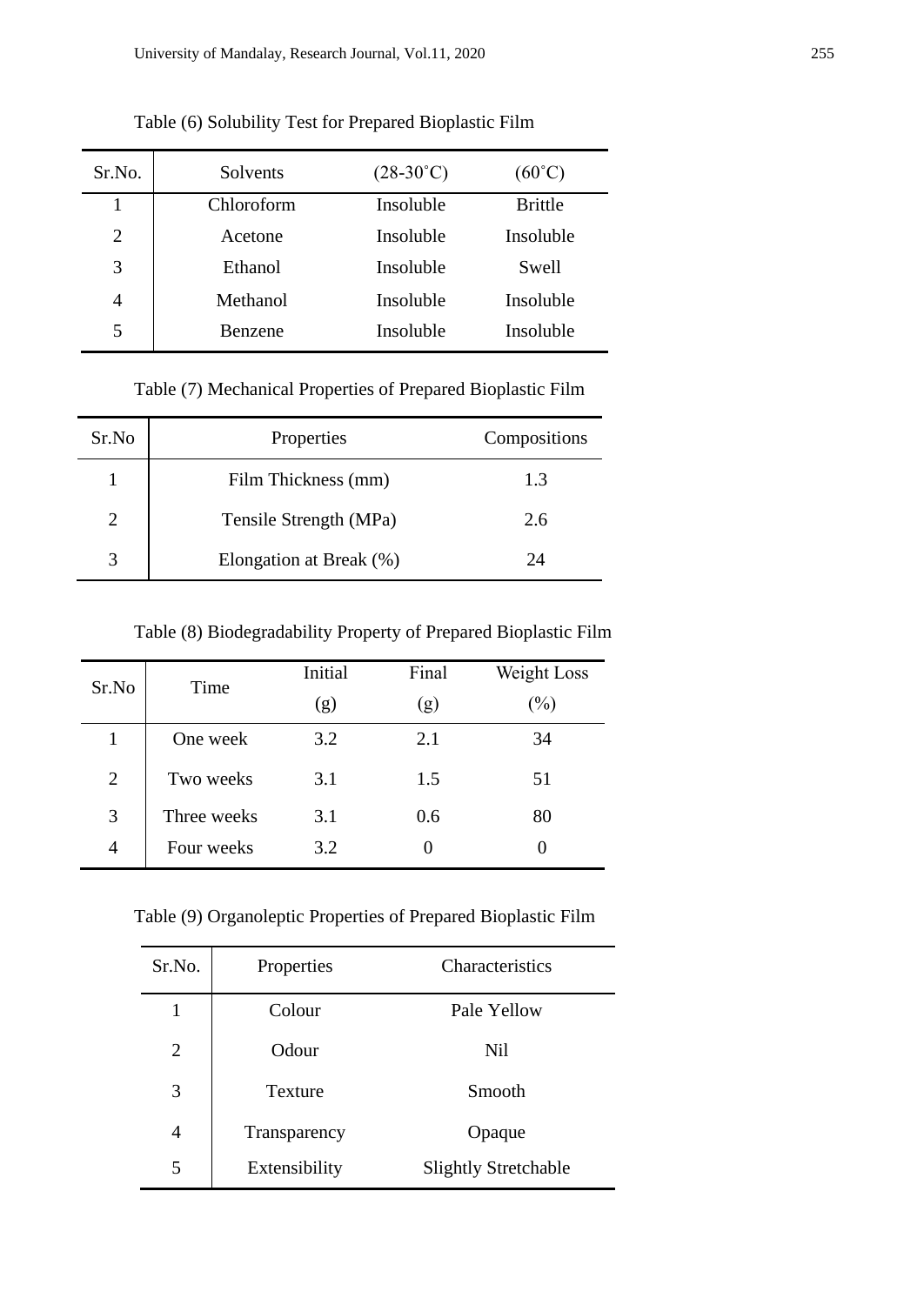

Figure (4) Bioplastic Film Using Dent Corn Starch



Figure (5) FT-IR Spectrum of Prepared Bioplastic Film

# Table (10) Characteristics of Various Functional Groups of Prepared Bioplastic Films by Fourier Transforms Infrared Spectroscopy (FT-IR)

| Sr.<br>N <sub>o</sub> | Observed<br>Frequency $(cm-1)$ | Literature<br>Frequency <sup>*</sup> $(cm-1)$ | Band<br>Assignment            | Remark                       |
|-----------------------|--------------------------------|-----------------------------------------------|-------------------------------|------------------------------|
| 1                     | 3287.62                        | 3266.20                                       | O-H stretching<br>vibration   | Alcohol and<br>Phenol groups |
| 2                     | 2969.80                        | 2925.27                                       | C-H stretching<br>vibration   | Alkynes group                |
| 3                     | 1738.15                        | 1736.44                                       | $C=O$ stretching<br>vibration | Carbonyl groups              |
| 4                     | 1365.17                        | 1367.04                                       | C-O-H stretching<br>vibration | Aldehyde group               |
| 5                     | 1021.27                        | 1035.75                                       | C-O stretching<br>vibration   | Alcohol and<br>Phenol groups |

\*M.I.J. Ibrahim.,et al. 2019. The data were determined at the Department of Chemistry, Monywa University, Myanmar